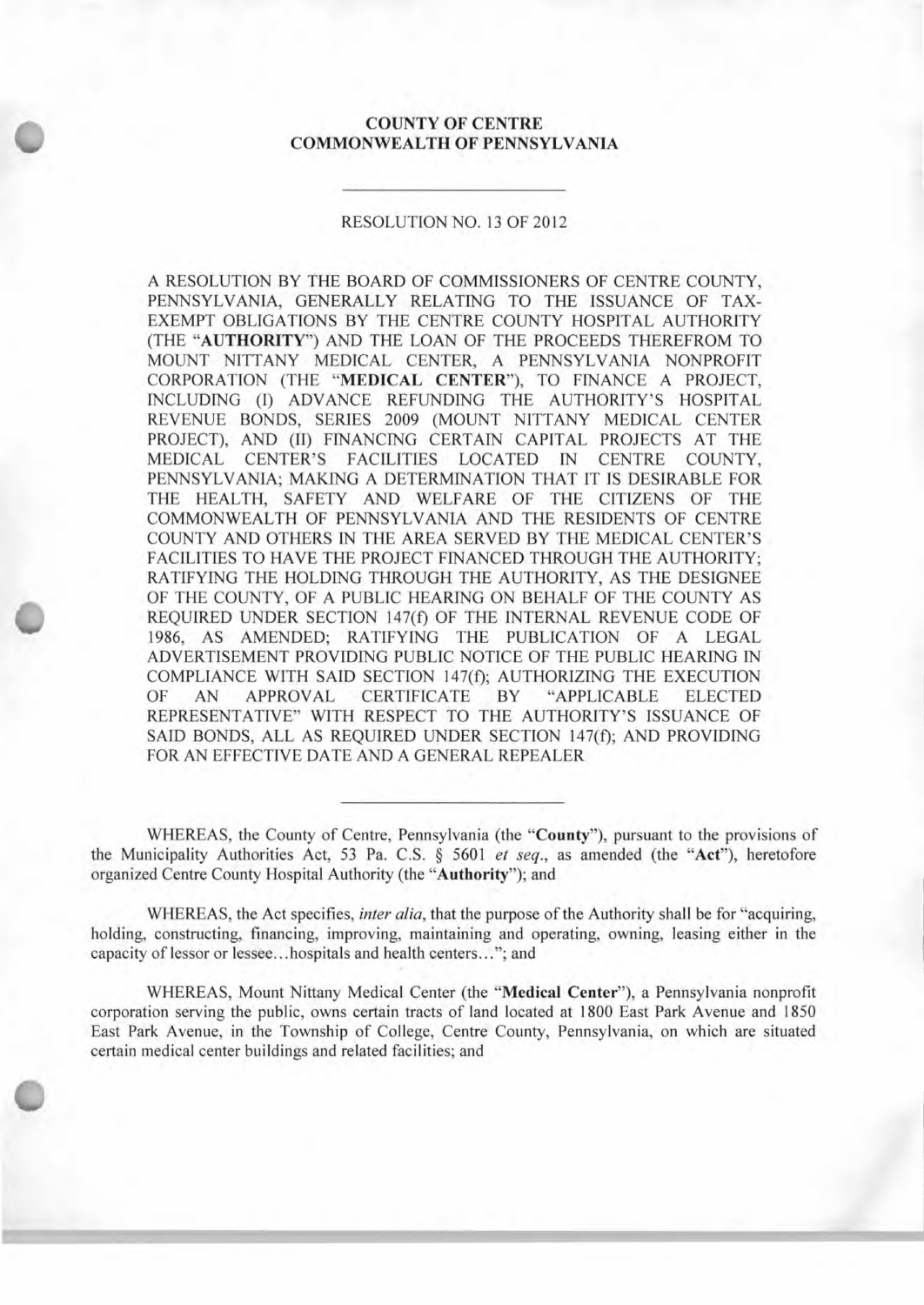WHEREAS, the Medical Center has a leasehold interest in the Blue Course Building located at<br>1700 Old Gatesburg Road, in the Township of College, Centre County, Pennsylvania, on which is<br>situated the Pain Management and Out 1700 Old Gatesburg Road, in the Township of College, Centre County, Pennsylvania, on which is situated the Pain Management and Outpatient Testing Center; and

WHEREAS, the Medical Center has determined to undertake a project (the **"Project")** consisting of (1) refinancing, on an advance refunding basis, the Centre County Hospital Authority's Hospital Revenue Bonds, Series 2009 (Mount Nittany Medical Center Project), (2) financing and/or reimbursing the costs of (i) the acquisition, construction, installation and equipping of certain renovations, expansion and improvements to the existing facilities of the Medical Center, including, but not limited to, the operating room expansion project, consisting of approximately 38,750 square feet of additions and approximately 5,000 square feet of renovations to construct five operating rooms, an expansion and relocation of the post anesthesia care unit (18 bays), expansion of the preoperative holding and preparation area, equipment and supply storage, replacement and implementation of HVAC components, required infrastructure, future space for additional sterile processing and materials management growth, and improved facilities that accommodate more efficient practices; (ii) certain leasehold improvements to the Pain Management and Outpatient Testing Center located in the Blue Course Building at 1700 Old Gatesburg Road, State College, PA 16803, (iii) upgrading the South Wing, North Wing and West Wing inpatient rooms to add certain features including medication storage, computer access, and bar code scanners; (iv) the acquisition and installation of digital radiography imaging and fluoroscopy imaging equipment to be located in the Mount Nittany radiology suite located in the Centre Medical Sciences Building Sports Medicine offices at 1850 East Park Avenue, State College, PA 16803; (v) upgrading the existing Storage Area Network (SAN) that houses data for the Medical Center's critical applications with additional enterprise storage; (vi) the acquisition, installation and replacement of interior signs for elevator directories, floor directories, and common areas designations and the existing exterior signs to provide better directional information; (vii) the construction and installation of widening and improving of the Hospital Drive and Loop Road Intersection, including the addition of a "right turning" lane for traffic entering from Park Avenue, removing the traffic from the intersection that will be coming from Park Avenue traveling to the Main Entrance and Visitor Parking areas; (viii) the acquisition, installation and replacement of the hardware in two network closets; and (ix) the acquisition and installation of various hospital equipment for use in or in connection with the facilities of the Medical Center, including one or more MRI units, an Immunoassay Analyzer, an Immunohistochemistry (IHC) Staining Instrument, and a Portable X-Ray Machine; and (3) funding capitalized interest on a portion of the tax-exempt obligations and a debt service reserve fund, if required, and (4) paying certain expenses incurred in connection with the authorization and issuance of the tax-exempt obligations; and

WHEREAS, the Authority, upon request of the Medical Center, desires to undertake the issuance of one or more series of hospital revenue obligations, in an amount not to exceed \$130,000,000, which obligations are intended to constitute an issue of "qualified 501(c)(3) bonds," as such term is defined in the Internal Revenue Code of 1986, as amended and supplemented (the "Code"), the interest on which will be exempt from federal income tax under Section 103(b) of the Code (the **"Proposed Bonds");** and

WHEREAS, proceeds of the Proposed Bonds will be loaned by the Authority to the Medical Center and applied for and toward costs and expenses of a the Project; and

WHEREAS, the Proposed Bonds shall not be secured by any pledge of assets, moneys, revenues or taxing power of the County, the Commonwealth of Pennsylvania or any political subdivision thereof; and

WHEREAS, Section  $5607(b)(2)(iv)$  of the Act provides that none of the powers thereby granted to an authority shall be exercised in the construction, financing, improvement, maintenance, extension or operation of any hospital project or projects or health centers to be leased to, or financed with loans to,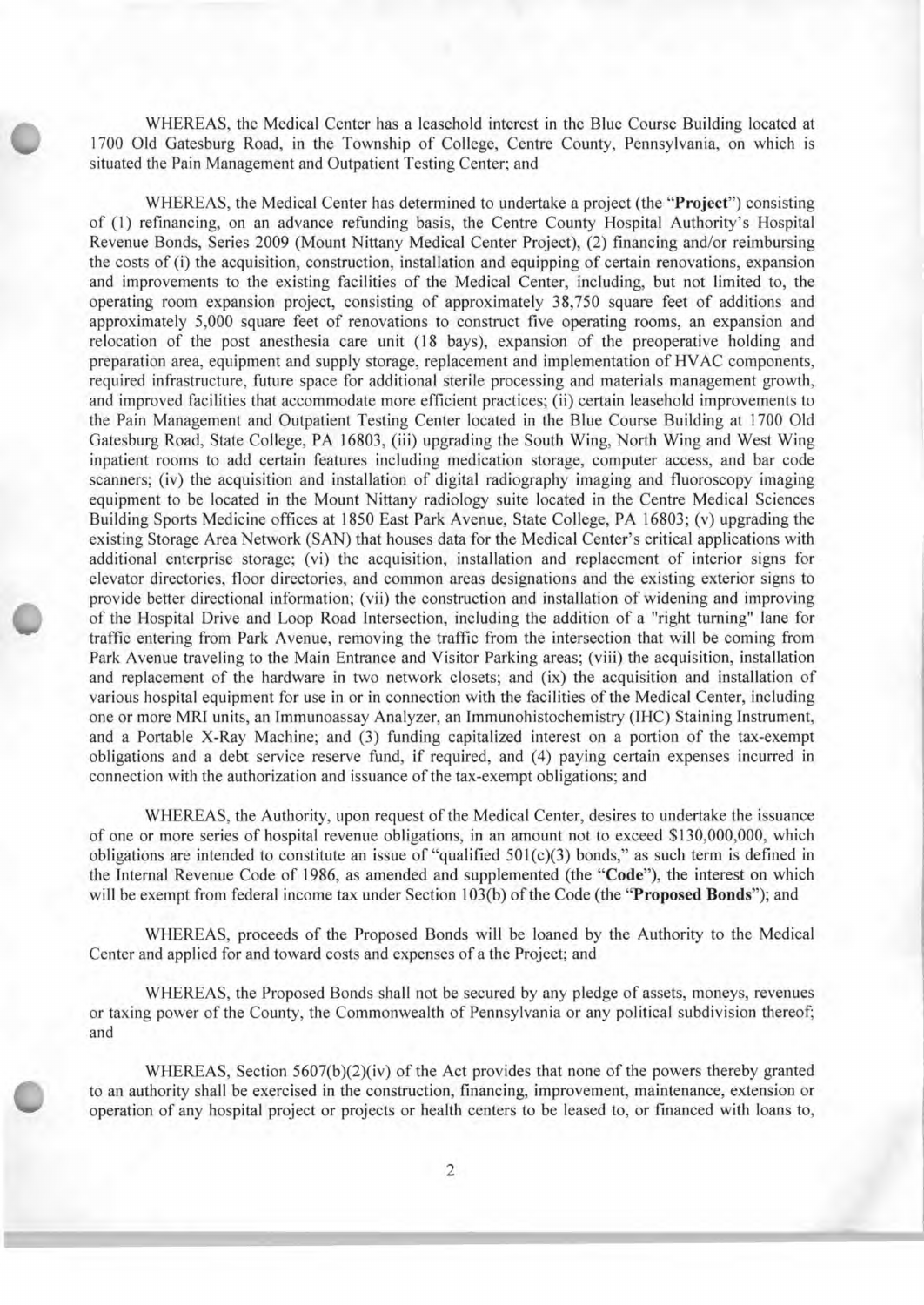public hospitals, nonprofit corporation health centers or nonprofit hospital corporations serving the public unless the municipality organizing such authority for such projects shall declare by resolution or ordinance that ordinance that it is desirable for the health, safety and welfare of the people in the area served by such facilities to have such facilities provided by, or financed through, such authority; and

WHEREAS, in order for interest on an issue of private activity bonds, such as the Proposed Bonds, to qualify for the exemption from federal income tax under Section 103(b) of the Code, Section 147(f) of the Code requires the approval of such issue by (i) the "governmental unit," as such term is defined in Section 147 of the Code, on behalf of which such private activity bonds are issued and (ii) each "governmental unit" having jurisdiction over the area in which any facility, with respect to which financing is to be provided from the proceeds of such private activity bonds, is located (except that if more than one governmental unit has jurisdiction over the area in which such facility is located, only one such unit need approve); and

WHEREAS, Section 147(f) of the Code provides, further, that an issue shall be treated as having been approved by any governmental unit if such issue is approved by the "applicable elected representative" of such governmental unit after a public hearing following reasonable public notice, the "applicable elected representative" being the elected legislative body of such unit; and

WHEREAS, the County is the "governmental unit" and the Board of Commissioners of the County is the "applicable elected representative," as such terms are defined in the Code, with respect to approving issuance by the Authority of the Proposed Bonds; and

WHEREAS, the Authority, in order to provide for compliance with Section 147(f) of the Code, on behalf of itself and the County, has heretofore caused the publication of a legal notice advertising a public hearing as aforesaid with respect to issuance of the Proposed Bonds to finance the Project (the **"Public Hearing");** and

WHEREAS, on September 12, 2012, a duly-advertised Public Hearing in compliance with Section 147(f) of the Code was conducted through the Authority, as the designee of the County.

NOW, THEREFORE, BE IT RESOLVED, by the Board of Commissioners of the County of Centre, that:

1. It hereby is determined and declared that, within the meaning of the Act, it is desirable for the health, safety and welfare of the citizens of the Commonwealth of Pennsylvania and the residents of the County and other areas served by the Medical Center facilities to have the Project financed through the Authority.

2. The publication by the Authority of a legal notice advertising the Public Hearing hereby is ratified and the Public Hearing conducted through the Authority on behalf of the County hereby is ratified.

3. The undertaking of the Project by the Authority as a public project is hereby approved by the County for purposes of Section 147(f) of the Code. The Chairman of this Board of County Commissioners is hereby designated as the "applicable elected representative" and directed to execute a Certificate of Approval indicating this Board of County Commissioners' approval of the Project for purposes of Section 147(f) of the Code. The Board of Commissioners intends that delivery of a certified counterpart or copy of a certified counterpart of this Resolution together with delivery by its Chairman of said approval of the "applicable elected representative" shall constitute the "approval by a government unit" required by Section 147(f) of the Code.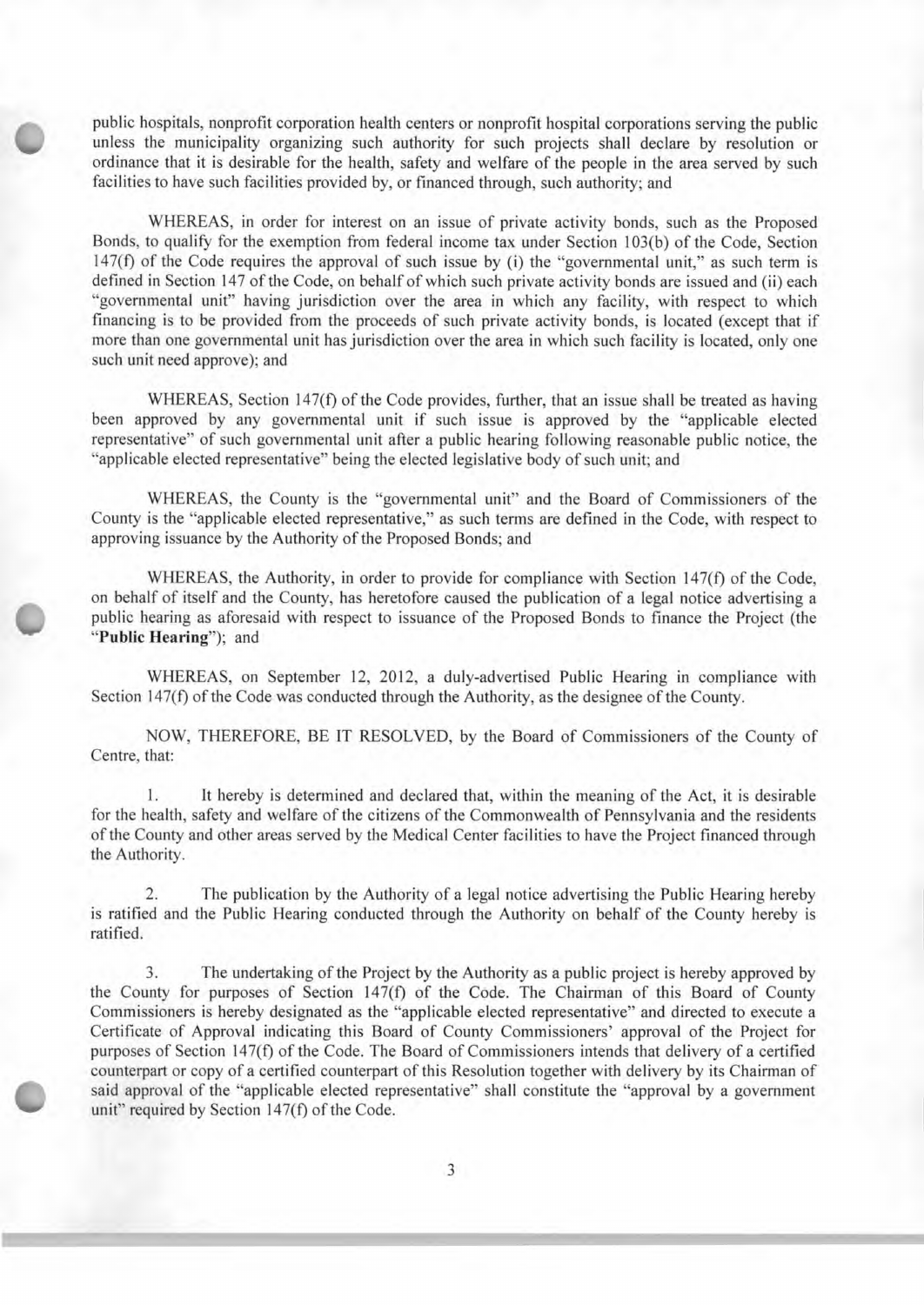4. The Proposed Bonds if and when issued by the Authority shall not be secured, or construed to be secured, by any pledge of assets, moneys, revenues or taxing power of the County.

5. This Resolution shall become effective immediately upon its adoption. Any ordinances or other resolutions to the extent inconsistent herewith hereby are repealed. This Resolution may be amended from time to time by appropriate action of the Board of Commissioners of the County

[The remainder of this page left blank intentionally]

 $\bullet$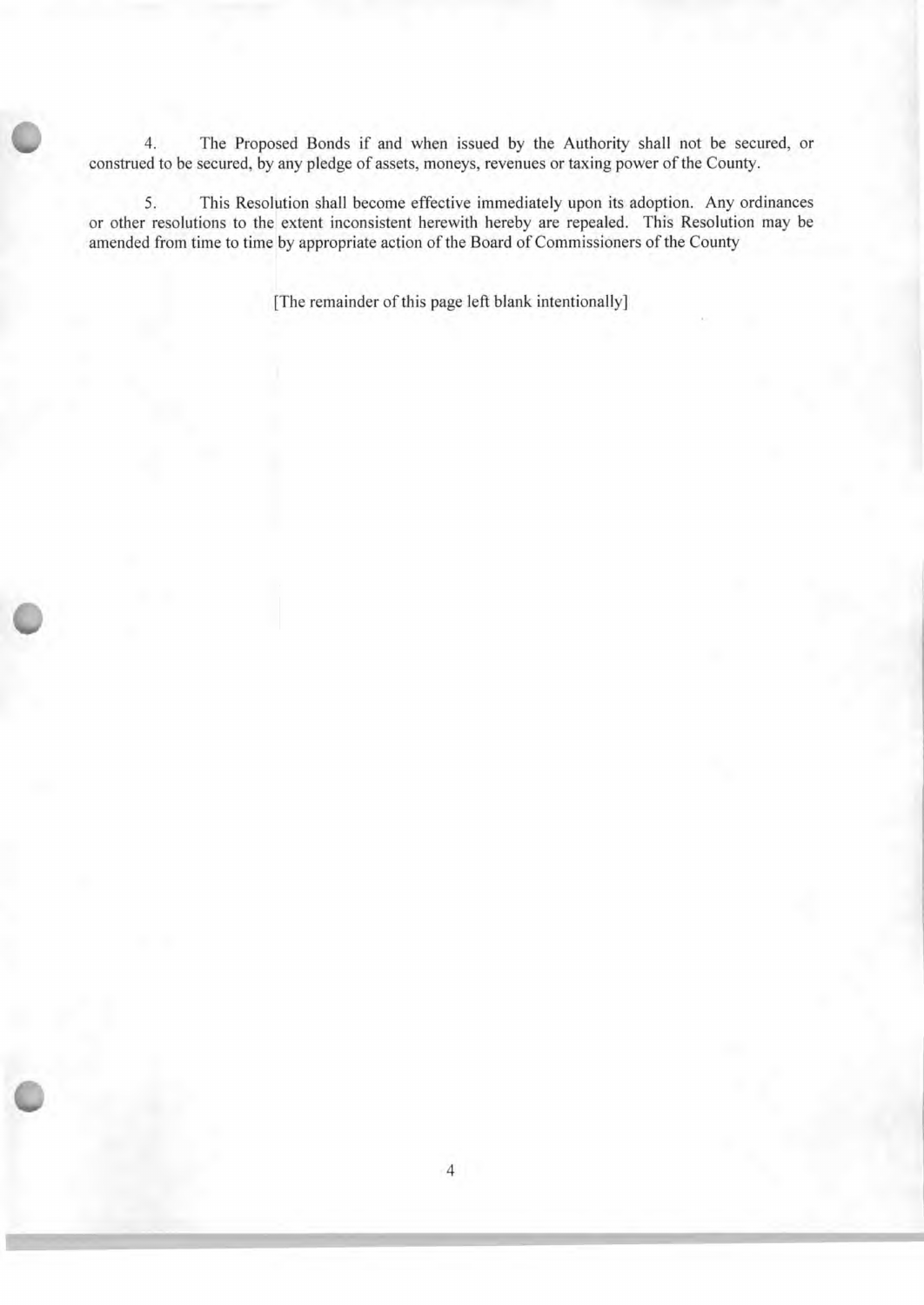DULY RESOLVED AND ADOPTED this 18th day of September, 2012 at a regular meeting of the Board of Commissioners of Centre County, Pennsylvania, in lawful session duly assembled.

ıclı

(SEAL)

 $\cup$ 

ATTEST: BOARD OF COMMISSIONERS OF CENTRE COUNTY, PENNSYLVANIA

Chairman, Board of Commissioners

Commissioner

commissioner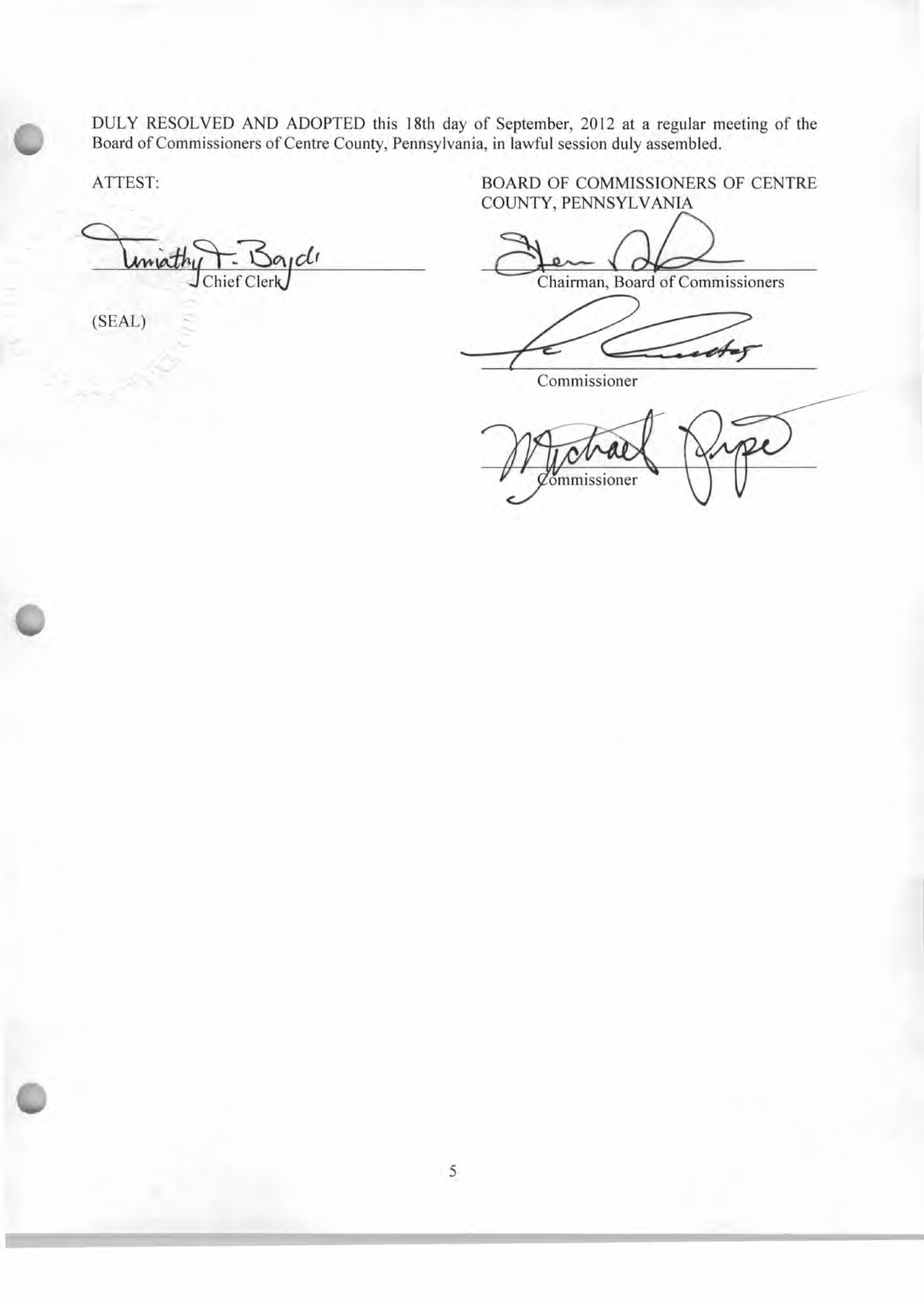**0 CERTIFICATE**<br>
I, the undersigned, Chief Clerk of the County of Centre, Pennsylvania (the "County"), hereby certify that: (a) attached to this Certificate is a true, correct and complete copy of a Resolution (the **"Resolution")** which was duly adopted at a meeting of the Board of Commissioners of the County on September 18, 2012, at which a quorum was present and acting throughout, and which was at all times open to the public; (b) the County met the advance notice requirements of the Sunshine Act, *65* Pa. C.S. *§ 701 et seq.,* by advertising the date of the meeting and posting a notice of the meeting at the public meeting place of the Board of Commissioners; (c) said Resolution was adopted by an aye or nay vote; (d) said Resolution and the vote thereon showing how each member voted have been recorded in the minutes of said Board of Commissioners; and (e) said Resolution remains in effect, unaltered and unamended as of the date of this Certificate.

WITNESS my hand and the seal of the County on September 18, 2012.

By: **Unity Chief Clerk** Chie

[SEAL]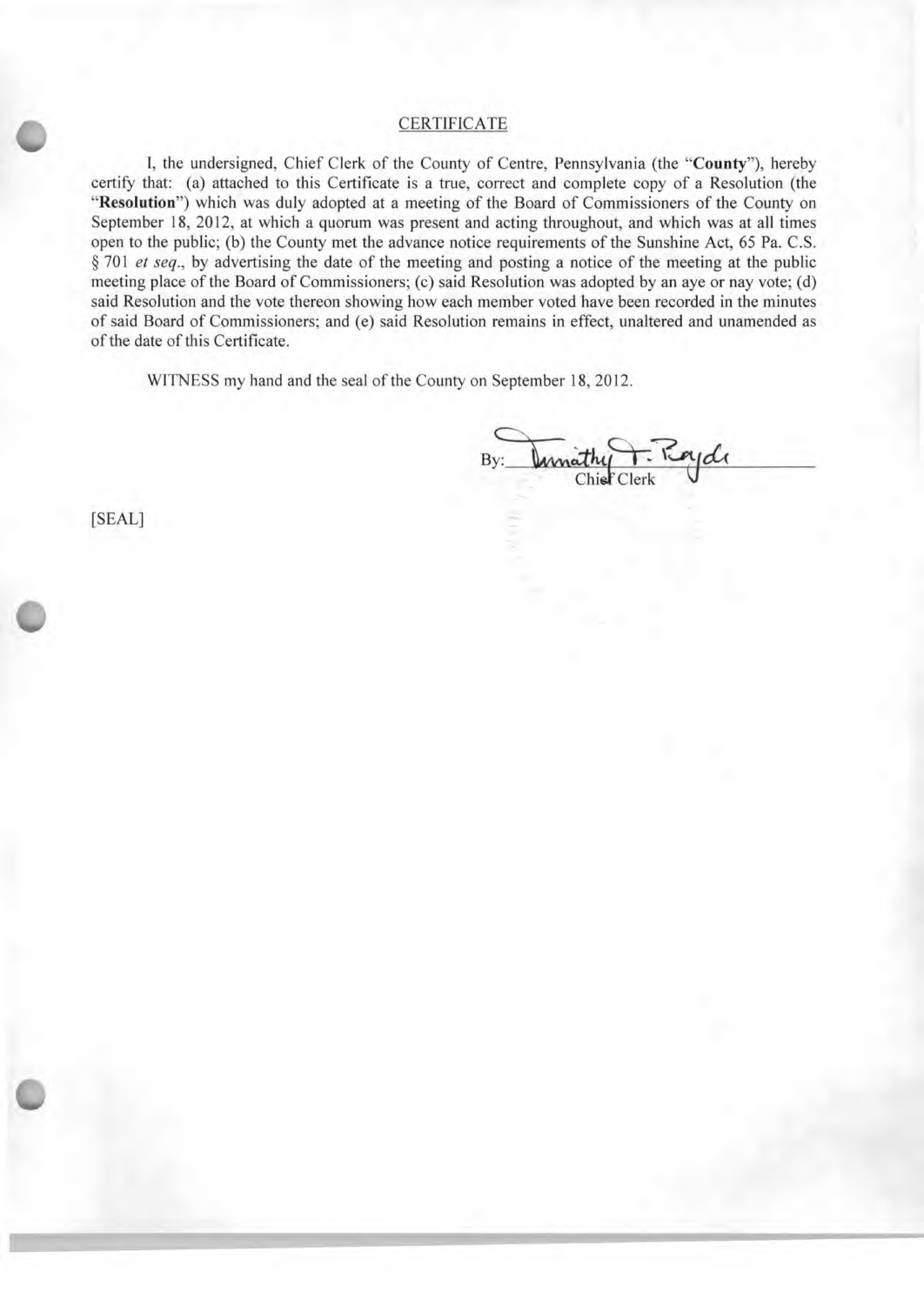## **CERTIFICATE OF APPROVAL**

Re: Centre County Hospital Authority

Borrower: Mount Nittany Medical Center, a Pennsylvania nonprofit corporation (the "Medical Center")

Project: Issuance of tax-exempt obligations by the Centre County Hospital Authority (the "Authority") in an amount not to exceed \$130,000,000, for a project (the "Project"), which includes providing funds for (1) refinancing, on an advance refunding basis, the Centre County Hospital Authority's Hospital Revenue Bonds, Series 2009 (Mount Nittany Medical Center Project), (2) financing and/or reimbursing the costs of (i) the acquisition, construction, installation and equipping of certain renovations, expansion and improvements to the existing facilities of the Medical Center, including, but not limited to, the operating room expansion project, consisting of approximately *38,750* square feet of additions and approximately 5,000 square feet of renovations to construct five operating rooms, an expansion and relocation of the post anesthesia care unit (18 bays), expansion of the preoperative holding and preparation area, equipment and supply storage, replacement and implementation of HVAC components, required infrastructure, future space for additional sterile processing and materials management growth, and improved facilities that accommodate more efficient practices; (ii) certain leasehold improvements to the Pain Management and Outpatient Testing Center located in the Blue Course Building at 1700 Old Gatesburg Road, State College, PA 16803, (iii) upgrading the South Wing, North Wing and West Wing inpatient rooms to add certain features including medication storage, computer access, and bar code scanners; (iv) the acquisition and installation of digital radiography imaging and fluoroscopy imaging equipment to be located in the Mount Nittany radiology suite located in the Centre Medical Sciences Building Sports Medicine offices at 1850 East Park Avenue, State College, PA 16803; (v) upgrading the existing Storage Area Network (SAN) that houses data for the Medical Center's critical applications with additional enterprise storage; (vi) the acquisition, installation and replacement of interior signs for elevator directories, floor directories, and common areas designations and the existing exterior signs to provide better directional information; (vii) the construction and installation of widening and improving of the Hospital Drive and Loop Road Intersection, including the addition of a "right turning" lane for traffic entering from Park Avenue, removing the traffic from the intersection that will be coming from Park Avenue traveling to the Main Entrance and Visitor Parking areas; (viii) the acquisition, installation and replacement of the hardware in two network closets; and (ix) the acquisition and installation of various hospital equipment for use in or in connection with the facilities of the Medical Center, including one or more MRI units, an Immunoassay Analyzer, an Immunohistochemistry (IHC) Staining Instrument, and a Portable X-Ray Machine; and (3) funding capitalized interest on a portion of the tax-exempt obligations and a debt service reserve fund, if required, and (4) paying certain expenses incurred in connection with the authorization and issuance of the tax-exempt obligations.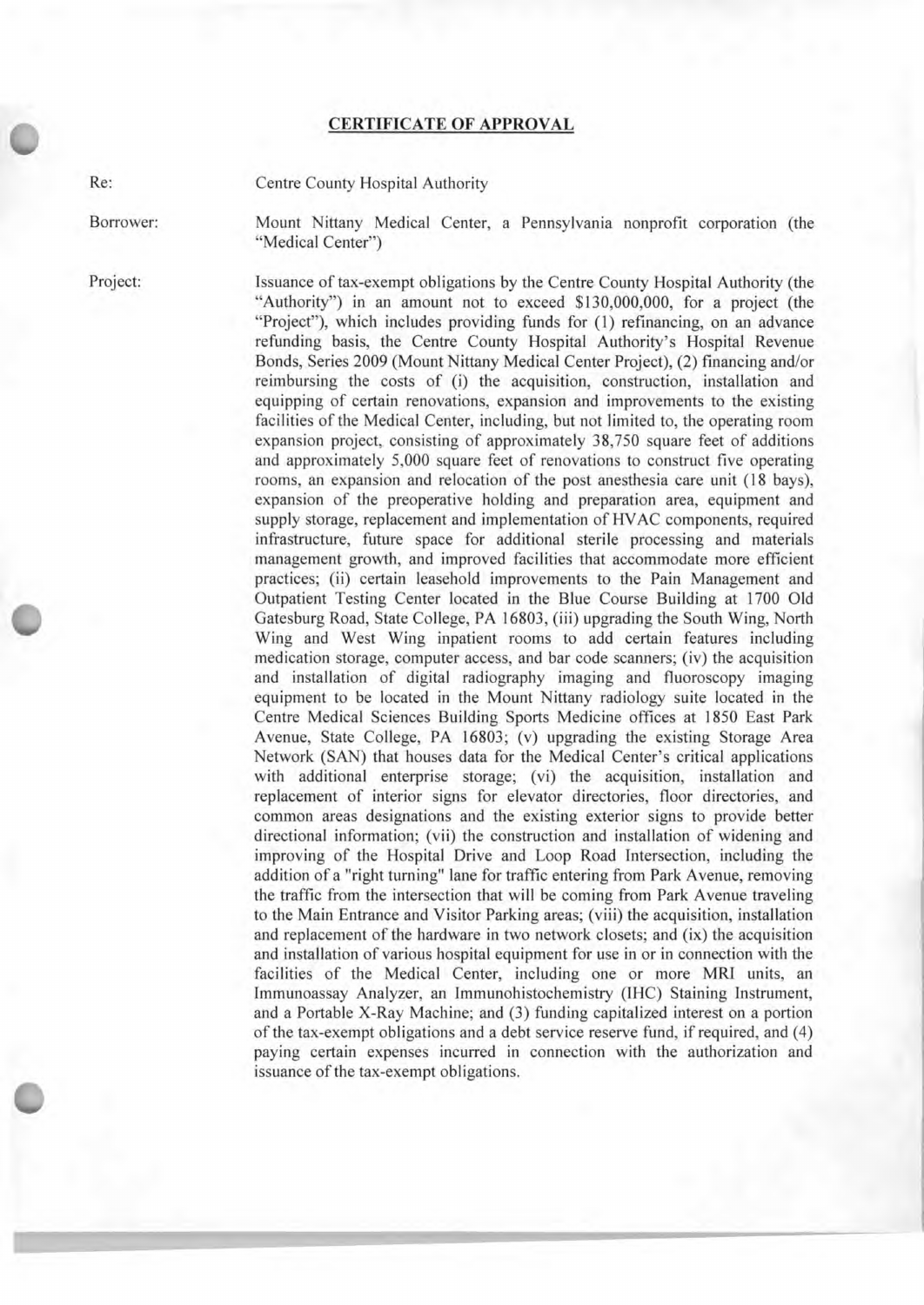Proposed Project

Li

Financing: One or more series of Hospital Revenue Bonds (Mount Nittany Medical Center Project) to be issued by the Centre County Hospital Authority in the maximum aggregate principal amount not to exceed \$130,000,000.

After a duly-advertised public hearing held on behalf of the Board of County Commissioners through the Authority at 9:00 a.m., local time, on September 12, 2012, in the Trustee's Conference Room, Entrance D on the Ground Floor of the Mount Nittany Medical Center, located at 1800 East Park Avenue, State College, Pennsylvania 16803, pursuant to provisions of the Internal Revenue Code of 1986, as amended (the "Code"), and after review of the minutes of said public hearing regarding the Project, the above-described Project is hereby approved for purposes of Section 147(f) of the Code. The Hospital Revenue Bonds (Mount Nittany Medical Center Project), in an aggregate principal amount not to exceed \$130,000,000, proposed to be issued by the Authority to finance the Project will not constitute a debt of or a pledge of the full faith and credit of the County of Centre or the Commonwealth of Pennsylvania, or any political subdivision thereof.

The undersigned, as the authorized member of the Board of County Commissioners, executes this Certificate of Approval on behalf of the County of Centre, Pennsylvania with respect to the Project. The approval is granted only for the purpose of complying with the requirements of Section 147(f) of the Code for issuance of one or more series of Hospital Revenue Bonds (Mount Nittany Medical Center Project) and does not constitute approval for any permit, license or zoning by the County of Centre for the occupancy of the Project.